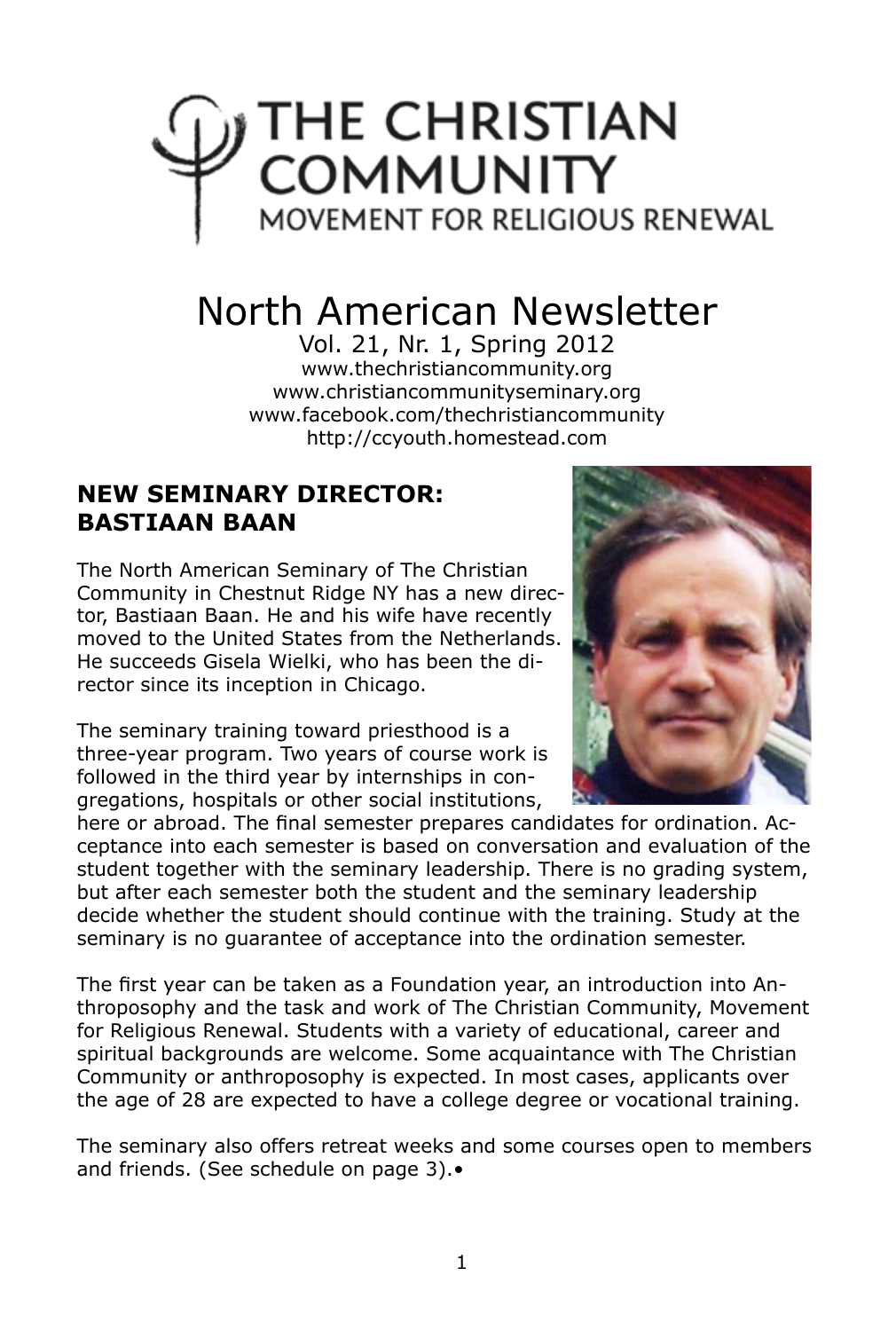## **AN EASTER RETREAT**

An Easter retreat is being offered at The Christian Community, 906 Divisadero San Francisco, CA on Saturday, March 23, 2013, 10 AM – 4 PM

Talks, Conversation and Singing (Robin Elliott Dagg)

Themes: "Who do you say that I AM?" (Craig Wiggins) and "The Harrowing of Hell: a Redemptive Journey into the Interior of the Earth" (MariJo Rogers)

RSVP requested: craig@wiggins.nl or



Descent into Hell, Fra Angelico

#### **SUMMER RETREAT: SAINT PAUL AND EARLY CHRISTIANITY**

A contemplative summer retreat at The Christian Community in the beautiful Taconic/Berkshire region Monday, July 29 to August 2, 2013 with Rev. Franziska Hesse and Rev. Julia Polter.

Bring your own tent (some indoor housing will also be available), good weather, and a willingness to pitch in and cook the meals together; all while living into the beginnings of Christianity and the work of Paul. The day will begin with the Act of Consecration of Man and end with a close of day service. We will share presentations, conversations and joint study of some aspects of the letters of Paul. We will be offering eurythmy and nature drawing, formal and informal singing, and there will be plenty of time for swimming, hiking and resting. You may arrive earlier or stay later to ex-



plore hiking paths and participate in the many cultural offerings in the area during the summer months. We will let you know what our basic costs are and let you decide what you can contribute in support of what is being offered and for the ongoing work of the Christian Community.

For more information and to sign up please contact: Rev. Franziska Hesse Phone: 518-325-6749 franziskahesse@ gmail.com •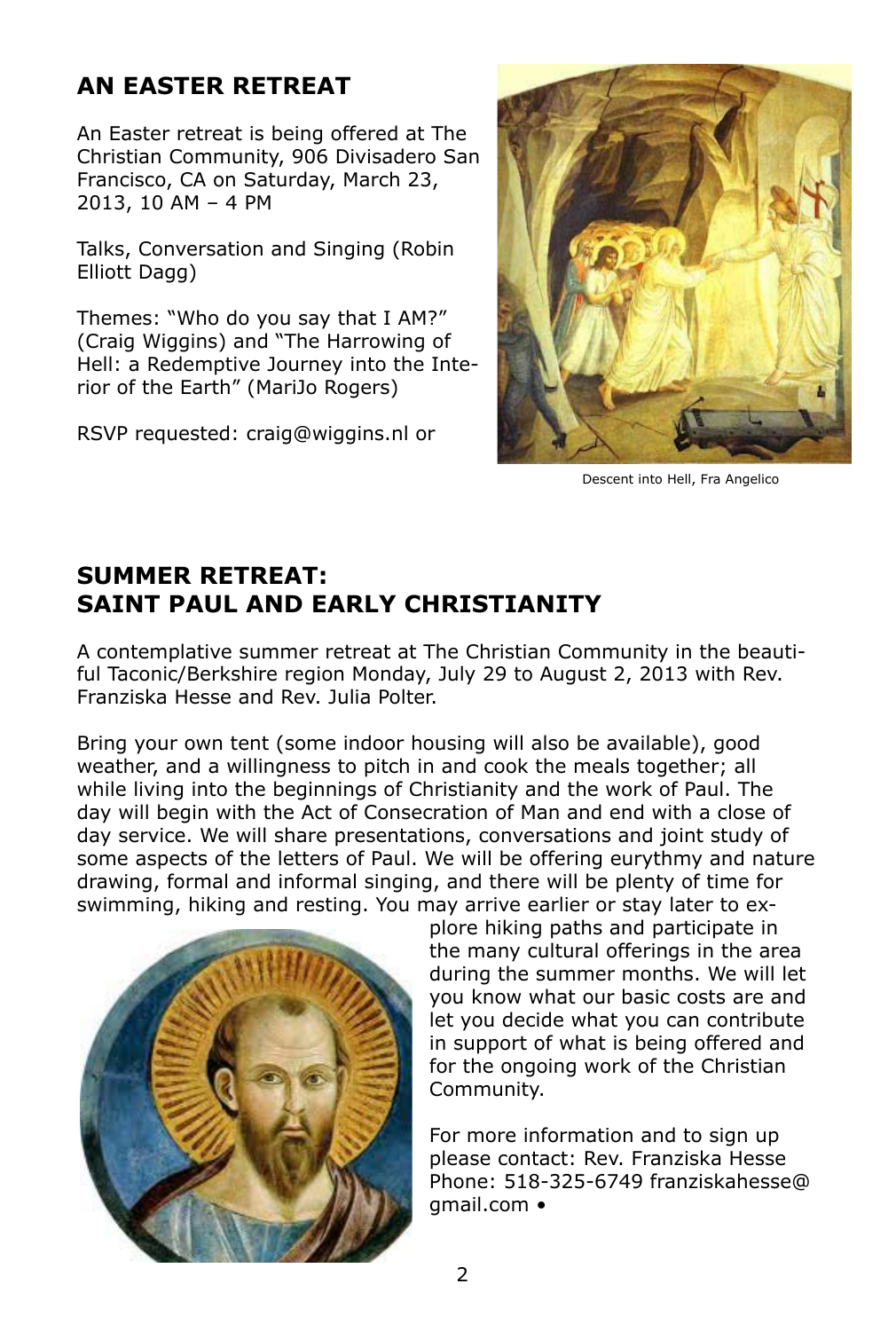#### **2013 OPEN COURSES**

Week-long Retreats at the Seminary

February 11 - 15, 2013. **At the Dawn of the Consciousness Soul**. Karl Fredrickson. This year marks the six-hundredth anniversary of the beginning of our present cultural epoch, when the consciousness-soul is destined to unfold in humanity. Accompanying the exuberant blossoming of intellectual faculties that Rudolf Steiner indicates in the final chapter of Esoteric Science: An Outline, there has also been flowing, "quite unnoticed," a "hidden knowledge," a "concealed knowledge of the Grail."

March 18 - 22. **End-of Life-Decisions: Ethical, Social, and Religious Perspectives.** Hans van Delden, MD, PhD Professor of Medical Ethics, Utrecht University, The Netherlands and Rev. Bastiaan Baan, Seminary Director This course aims at helping individuals develop informed moral choices in meeting end-of-life decisions. Each day will offer a 90-minute lecture and another 75-minute session during which questions relating to the evening lectures and to personal experiences can be discussed. Themes include the decision not to treat, advance-care planning and palliative care, palliative sedation, and physician assisted death.

April 8 – 12, **Spiritual Hygiene and the Healing of the Soul: A Practical Approach.** Sebastian Lorenz, MD, MPA, LLM, Germany

April 29 – May 3, **Who is Christian Rosenkreutz?** Rev. Bastiaan Baan, Spring Valley, Seminary Director, formerly The Netherlands

Open Courses take place at The Christian Community, 15 Margetts Rd., Chestnut Ridge, NY 10952. Lodging: Please arrange with Holder House: holderhouse@threefold.org. Or contact the seminary if you would like to be housed with someone from the congregation. The nearest airport is Newark, NJ.

For more information, the daily schedule and to register, please contact: Rev. Gisela Wielki, 15 Margetts Rd., Chestnut



The Polish Rider, Rembrandt

Ridge, NY 10952 Tel. 212-877-0208 Email: info@christiancommunityseminary.org, www.christiancommunityseminary. org •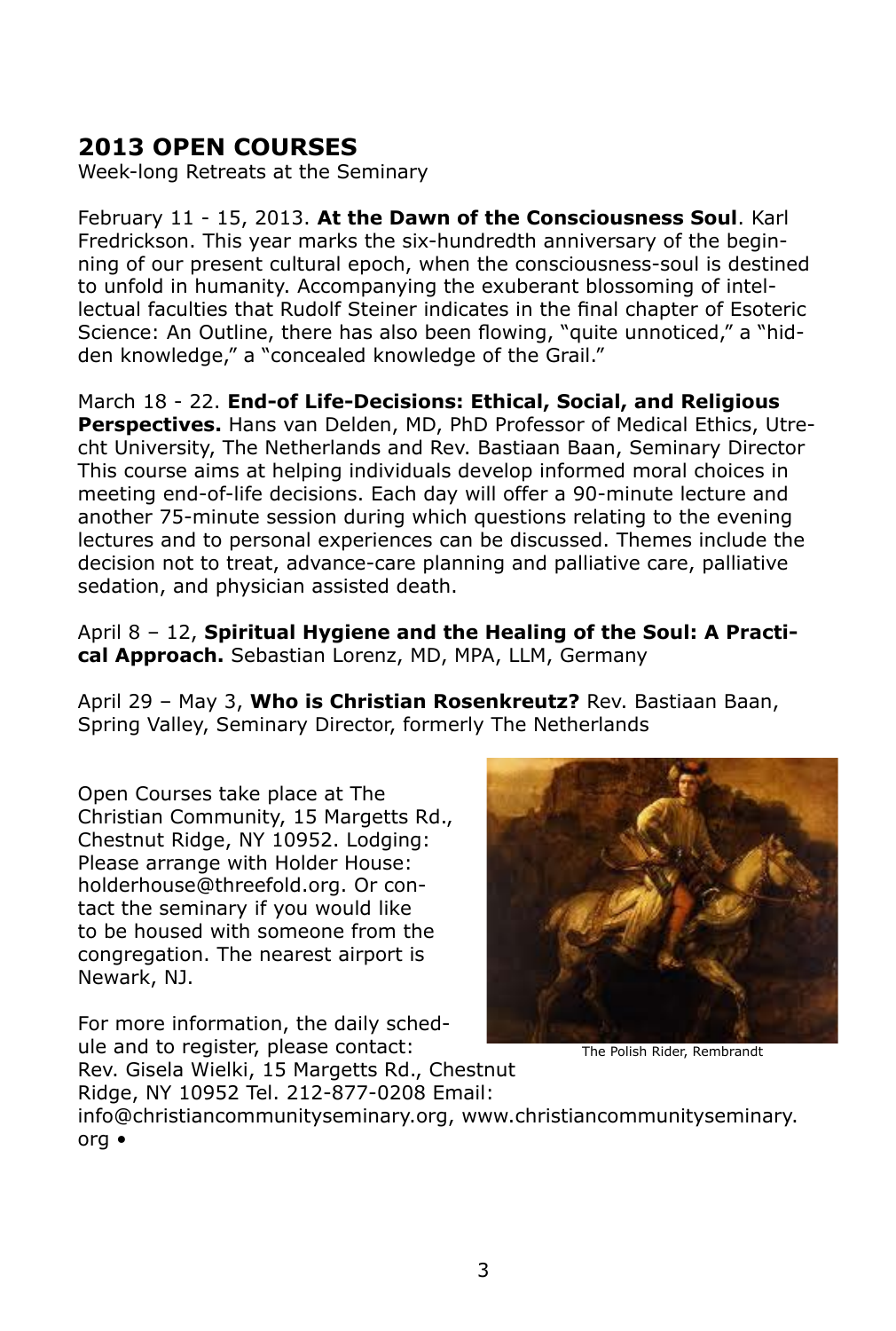#### **ON GIVING A BLESSING FOR SAME-GENDER PARTNERSHIPS**

To initiate discussion on the subject of 'The Christian Community and Homosexuality'

*The following article was written by Dr.Nail Michael el Arif, MD and was published in* Perspectives, *The Christian Community's Journal in England. (Translation by Rev. Aaron Mirkin). By way of introduction: in the following article, a subject is introduced which has not gotten much, if any, attention in our circles, although public opinion has been looking at this topic for several years. Please regard this article, which originally appeared The Christian Community's German journal "Die Christengemeinschaft" in November 2012, as the beginning of what can become a fruitful exchange of ideas, questions and insights. Dr. Nail Michael el Arif is a psychiatrist and member of our congregation in Freiburg/Germany. If you would like to enter into dialogue on this topic, you are warmly encouraged to contact Rev. Craig Wiggins: craig@wiggins.nl or by mail at 906 Divisadero / San Francisco, CA 94115.*

About ten years ago I asked the Circle of Seven, the body which leads The Christian Community, if it would be possible within The Christian Community to have a blessing given for my own and my life partner's partnership. We have now been together for more than 20 years.

The correspondence that followed continued for just over two years. It was fair and friendly but ended in a definite No. I then suggested that the existing form of the Close of Day service be used. The priest might use her or his own words in the Close of Day Address, and we, as a couple, might exchange rings, make our vows to each other, and so on, taking personal responsibility for the words spoken. The Christian Community would provide the setting and ritual context for the occasion. But even this was not possible then. It was extremely painful for me. With the help of others, my partner and I then found our own form of marriage rite, which we used in 2004. Disappointment in the 'Movement for Religious Renewal' and doubt as to whether it deserves that name, remained.

The 'Future Now' Christian Community's international Whitsun Congress in Dortmund in 2010 included a workshop on homosexuality. This gave me new hope after a period of resignation; hope that our church may be capable of change. An initiative arose and led to a conference in June 2012. I want to tell you about this. People of all ages, occupations and genders came together (including Christian Community priests who are themselves in same-gender relationships). Among them were also people who were not directly 'affected' (a term used with some self-irony over and over again during the conference). The life experience of those who attended showed wide variance in the way in which people in The Christian Community dealt with their experiences and their homosexuality. Some struggled to hold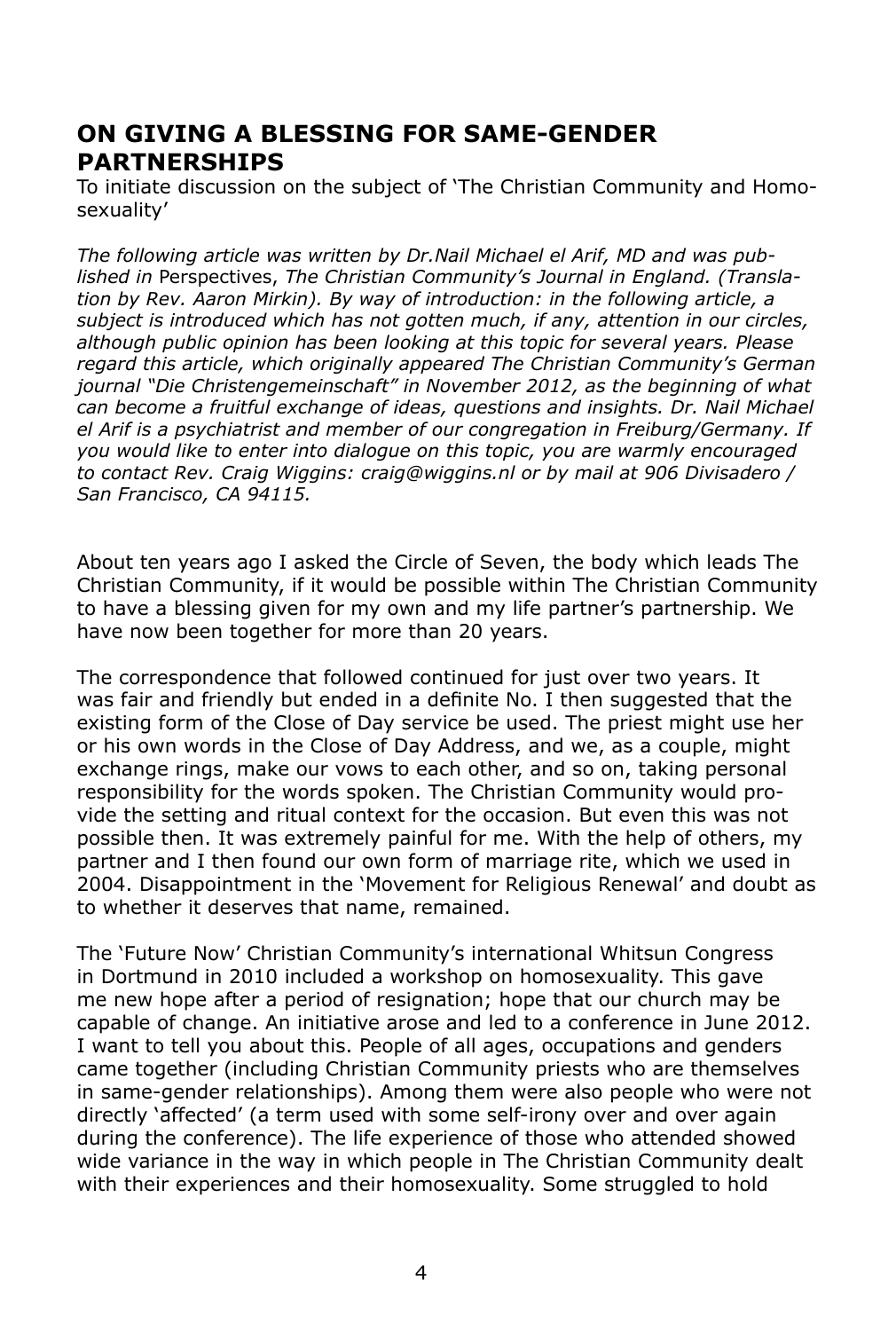back their tears, even as adults, as they told of extremely difficult experiences with priests and members of the congregation when in their young days they had taken the risk of admitting to their homosexuality (including attempts to 'cure' this putative disease). Others reported positive responses they had met with, and everything in between.

The priests reported that The Christian Community has now instituted a blessing for partnerships. The Circle of Seven had appointed a commission called the Blessings Group. At the group's suggestion, the Circle of Seven have now decided that any priest may give a blessing of the kind I outlined above (Close of Day service, Address of a suitable kind, and elements given an individual form that may precede or follow these).

It became clear during the conference that the form, which originally seemed to us to be more of a 'second-class marriage' or indeed discriminatory, may after all be the right one for the time being. It does not merely leave room for individual elements but actually demands them. The fact that apart from the Close of Day service there is no established rite means that every couple must work with the priest to create their words, form and content, or at least decide to adopt contents from couples that have gone before them, in so far as these are available. In time these may then contribute to the creation of a partnership blessing rite. And with more and more people having delicate antennae for things of the spirit, we can try and sense if the spiritual world felt it to have been right or not. The next couple might then take it up and develop it further.

Most of us who love someone of the same gender have never been able simply to be ourselves. We have had to consciously face up to everything usual, traditional and 'normal' and realize that we do not fit into those categories, but must consciously go our own way. We cannot take it as a matter of course that our love for another will be welcomed by others. Unfortunately.

Our next step may be that we meet once a year to continue work on these issues. The point is that love between two people, irrespective of their sexual orientation, deserves our respect, goodwill and support. And to create a rite worthy of the love between people of the same gender, making sure that the rite is practised in a living way.

As to what you, dear reader, can do with regard to this? You might talk about this in your congregation. You might consider how you would react as a congregation if a couple were to come and ask for a partnership blessing in your church. You might ask your priest if he or she knows of the blessing celebration and would be prepared to perform the ceremony. Small steps? Yes. But can we afford to remain at a standstill? •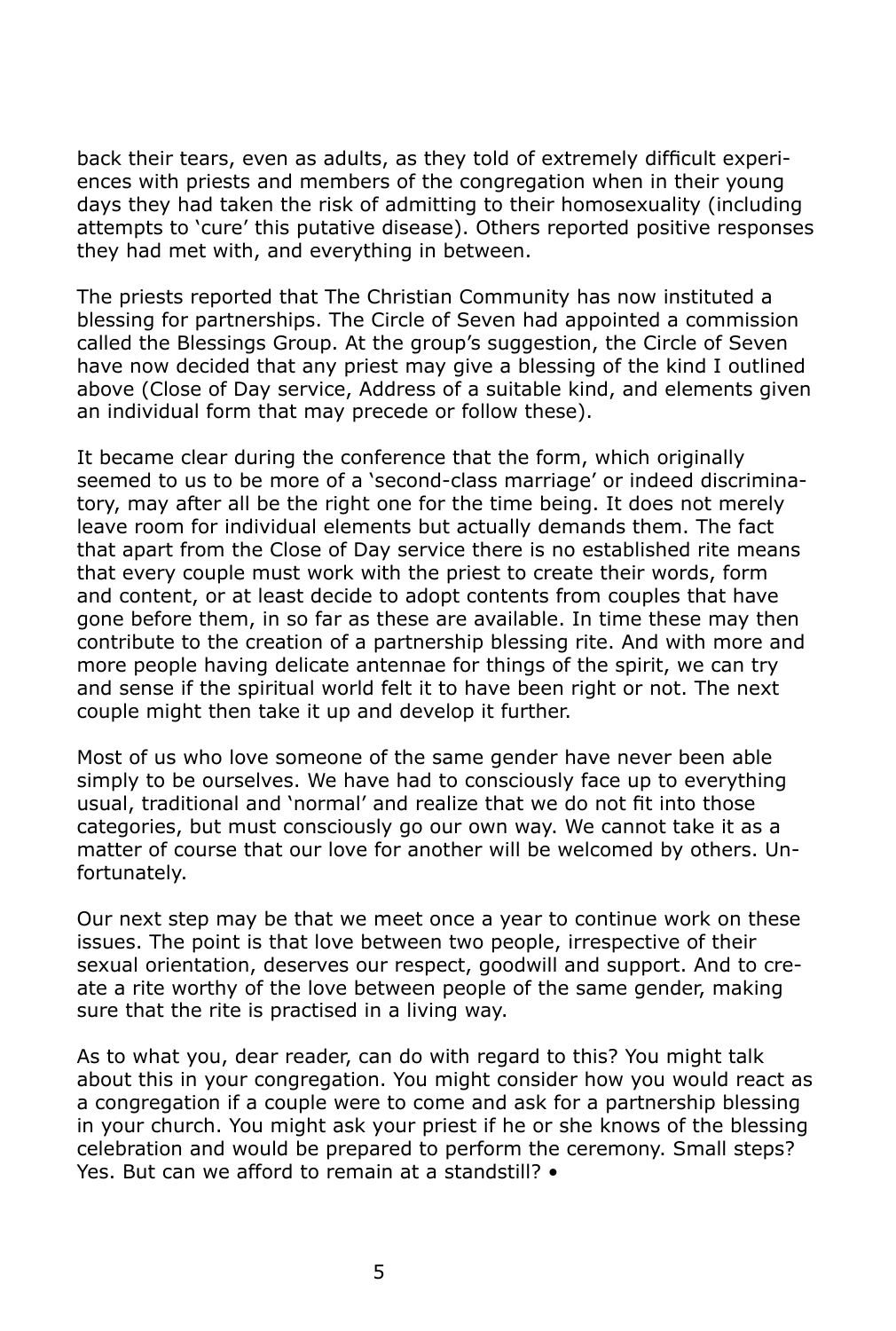#### **2013 WINTER YOUTH CONFERENCE** MARTIN LUTHER KING JR. SERVICE WEEKEND



In Washington DC, Friday January 18, 2013, our youth group headed to the annual regional Winter Youth Conference in Washington DC. Thirty-eight youth came from the Midwest, from Spring Valley and Hillsdale NY, and Washington, DC. The theme of the conference was "Impossible? The Unlimited Potential and Power of Human Spirit". The program included conversations, games, singing, city action and service work. We did service work in the DC community Parish House. We also went to the Ideal Academy Public Charter School for service work where we painted the school's walls. Singing was an important part of this conference. After our service work at the Acad-

emy, we sang for those who were present. There, our singing was recorded and we were interviewed by Testimony TV.

On Sunday, we went to the city, and the youth, divided in groups of three, asked the pedestrians three questions: "What is your guiding star?" "What does service mean to you?" and "What gives you courage to realize your dreams?" Afterwards, we walked up to the Washington Memorial and participated in representing different themes through silent action, a picture of which you will find on January 21st edition of Washington Post.

On Inauguration Day, we were at the Lincoln Memorial by sunrise and sang there at the steps near where in 1963 Dr. Martin Luther King delivered his "I Have a Dream" speech. We later found out that Don Gonyea from NPR was recording our singing, which was broadcast that same day (entitled: "Lincoln Memorial A Doubly Powerful Place On Inauguration Day"). During one of our conversations, one of the youth captured the joyous and passionate mood of the conference by renaming the theme of our conference as "Impossible?!? I am Possible!." •

*To read or listen to the NPR interview of the youth, http://www.npr. org/2013/01/21/169920884/lincoln-memorial-a-doubly-powerful-place-oninauguration-day?sc=17&f=2 Or go to the NPR website www.NPR.org and type Gonyea, Jan 21, 2013 in their search box.*

*To read/hear an NPR interview with Rev Patrick Kennedy on that day. http://www.npr.org/2013/01/22/169950222/generations-trek-to-themall-to-hear-obamas-speech?sc=17&f=3, or go to www.NPR.org and* type Greene, Inskeep, Rev. Patrick Kennedy in their search box. •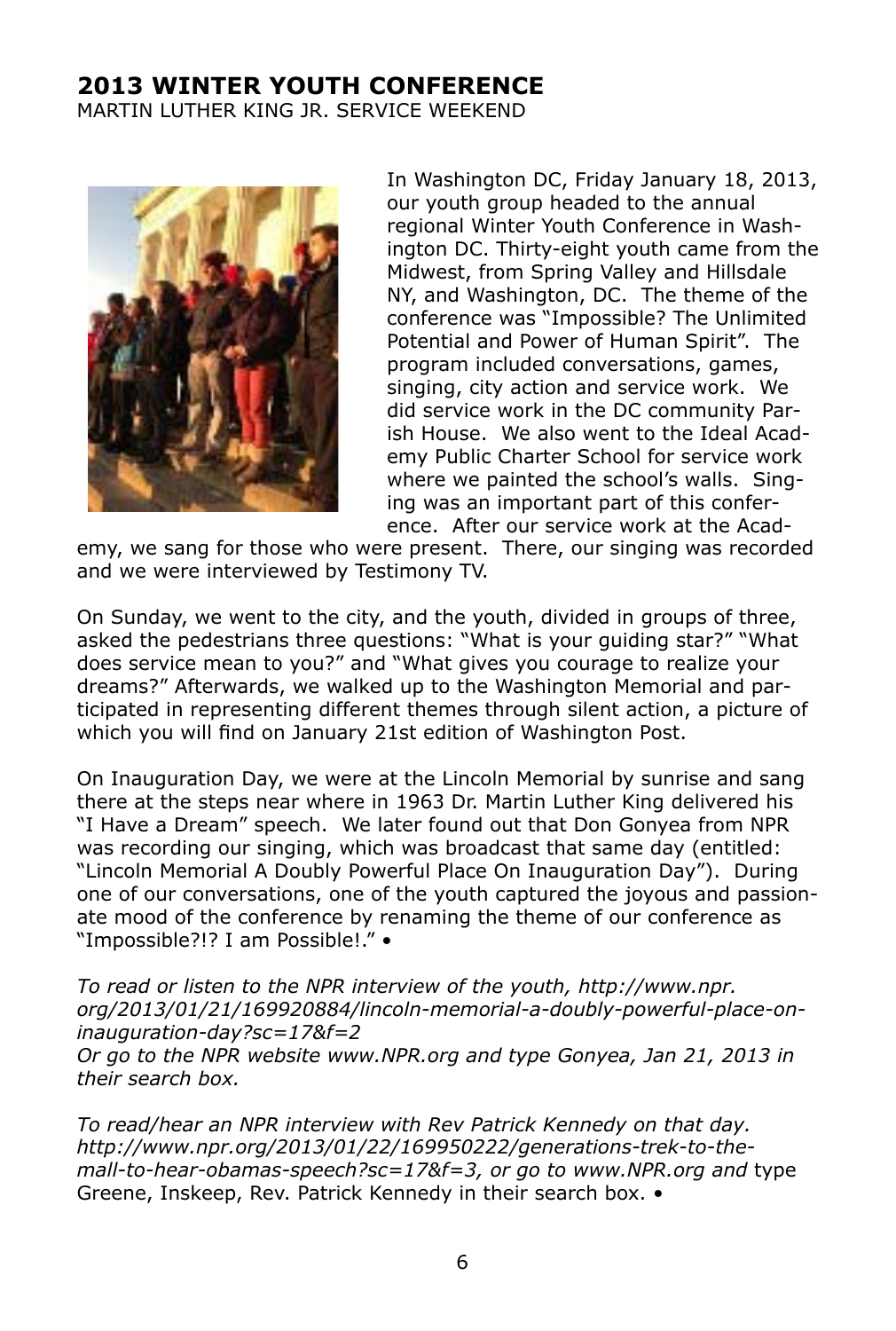#### **HOLY NIGHTS RETREAT IN DC**

Jane Johnson

The following verse and a picture of the Divine Mary/Sophia was handed to us at the beginning of this years Holy Nights Study. What follows after the verse, is at best, a small peek into the vast riches that we are able to share with the work of ourselves, with our priests.

 *I see you in a thousand pictures, Maria, in liveliness portrayed. But none is able to depict you The way my soul beholds you.*



Raphael, Madonna Terranouva

 *I only know what worldly tumult Disperse like a dream since then. And an unspeakably sweet heaven Stands in my deepest heart always. (Novalis)*

We put our attention on discerning the divine being who is/was Mary-Sophia.

You can imagine given twelve mornings of exploration, our hearts, souls and spirits went to work on revealing this mystery Being, in the everyday and in the absolutely sacred. We wove between the micro and the macro, this weaving between the vast beingness we know as the Sophia, and the simple maid known as Mary.

This will be challenging to convey with mere words: but here goes! Considerable time was taken to explore the existence of the two Mary's, the two Josephs and the two Jesus children. We worked with the Luke and Matthew Gospels, Rudolf Steiner and Emil Bock, and Raphael paintings.

In the study time, essential knowledge wisdom was brought into greater clarity and understanding of the necessity of Mary, beyond being his birth mother, in particular, from the John Gospel of the Wedding at Cana, (John 2: 1-11) "As the wine ran short, the mother of Jesus says to him, 'They have no more wine.' And Jesus answers her, 'Pay heed woman, to the power which flows between me and you. My own hour has not yet come.'

A transfer of sorts occurred at this moment, from the being of Christ to the being of Mary; he had to make his being available for what was coming. Some of his being was then given over to her; their relationship, their destiny became linked, inextricably. This was a turning point in the relationship of who she became for the world. Her capacities grew; she became the Divine Sophia; Christ working in her. •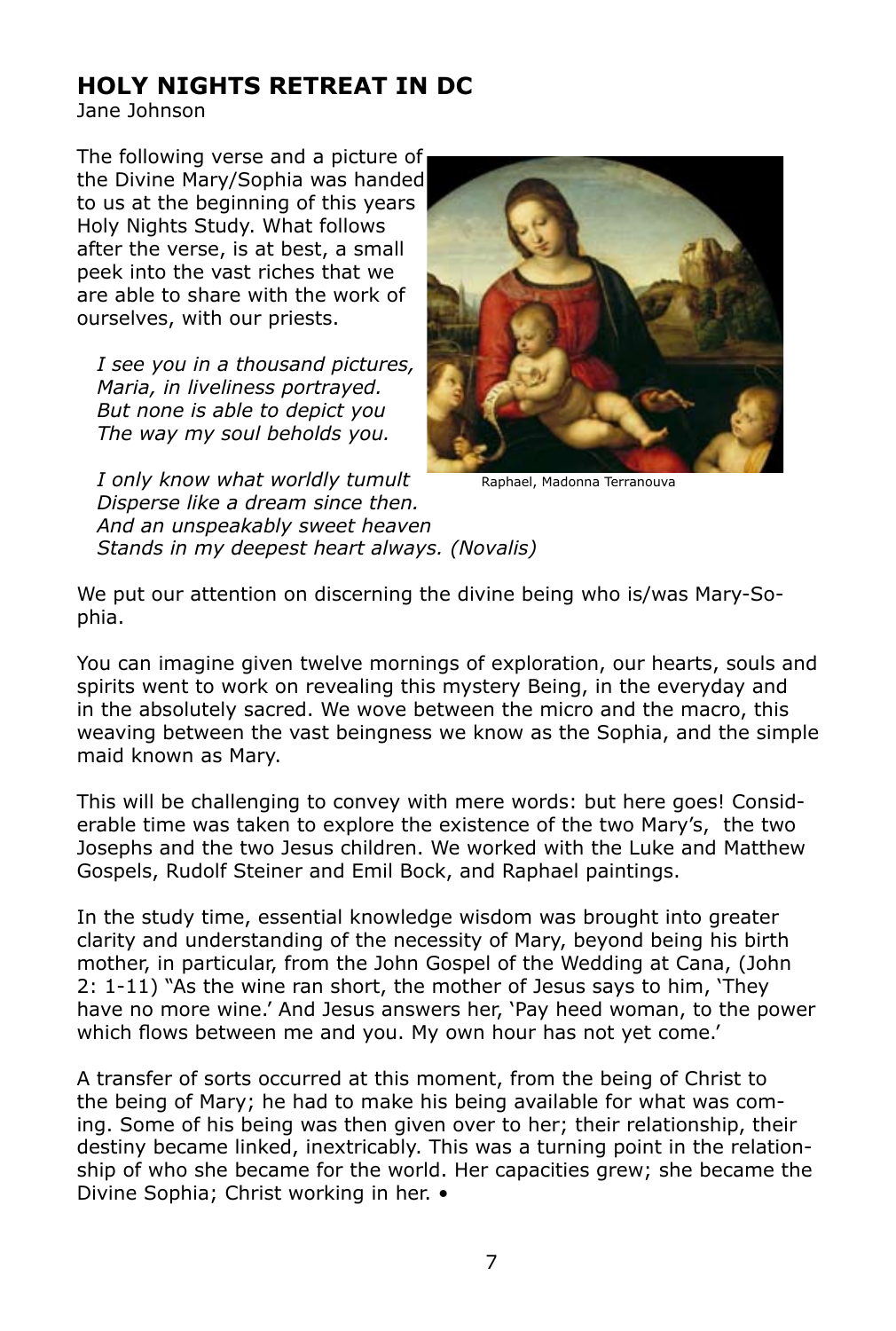#### **"Evil as a Challenge: A Manichaean Journey to the Heart of Our Time" Review of a workshop with Christine Gruwez**

Larry Temple

On the second weekend in October, Michaelmas 2012, 30-plus men and

women gathered in the chapel of the Christian Community in San Francisco, California to participate in a workshop/seminar on the third century Christian initiate and teacher, Mani, and the teachings of Manichaeanism on the redemption of evil.

Belgian anthroposophist and author Christina Gruwez led us through a review of the historical Mani and what anthroposophy says about him. She reviewed his teachings and the spread of Manichaeanism, from his home in Persia, westward across North Africa into Southern Europe and eastward along the Silk Road all the way into China. It was a vital and



*The Milky Way, a 'Column* 

widely practiced stream of Christianity from the third century AD until it was declared heresy by the Roman Church and eventually totally wiped out, exoterically, by the 13th century. Rudolf Steiner pointed out that this was necessary at that time, for Manicheanism was not ready to be caught in form. It was and is a teaching and a practice related to our time, when the mysteries of evil need to be understood, also as a preparation for the next epoch. The primary emphasis of the workshop was on how we can work with Mani's teaching about the creation of the world; about the ongoing evolution of humanity within the context of the relationship between light and darkness, often thought of as good and evil; and to realize how it is that we humans are responsible for helping heal all that results from the conflict seemingly inherent in this duality.

As Christina told us, Mani's creation story begins with Light and Darkness, both already there but asleep, unaware of themselves or each other. Darkness awakens first, becoming aware of Light, and immediately desires to hold or capture the Light. Thus, with this attack, Light too awakens. Being the Light, it will not fight (for that would be Dark); rather a Being comes forth from the Light, embodying the Light, chooses to go into the Darkness as emissary, and is there devoured, torn completely apart. Thus a new substance is created, a mixture of Darkness and Light out of which everything in existence will be created.

Thus it is that Man is created a mixture of Darkness and Light. Despair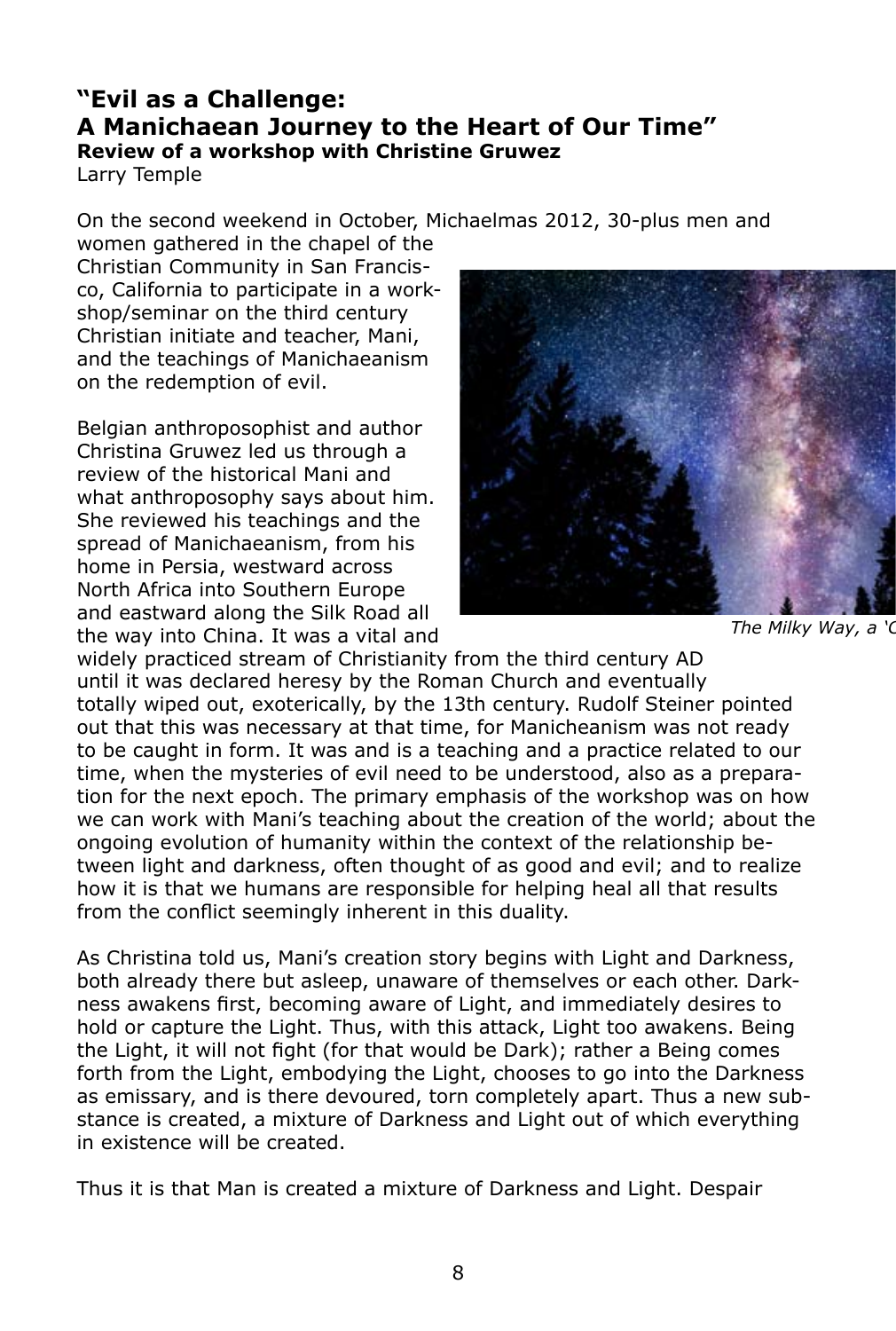comes from this. But human beings are told that it is our task to distinguish the Light and Dark in ourselves and in the world; and in beholding the Darkness, accepting it and purifying ourselves in relation to it, we will be able to transform it and, in so doing, pour the transformed substance into a Column of Glory that reaches forward into a new world that we are thus helping to create.



*The Milky Way, a 'Column of Glory'*

We began a conversation on how it is that we discern good and evil in ourselves and in the world. Mani's teaching, like Rudolf Steiner's, is that the question needs to be, not what, but who? How do we know that a being is involved? Because there is activity. So it is that we get to know beings through their activities, looking at the results: are they healthy (i.e. good and of the light) or are they unhealthy (i.e. evil or of the darkness)?

Through anthroposophy we know that in the present age of the consciousness or spiritual soul, we are all being initiated into the mysteries of evil's working. Thus do we need an understanding of the Manichaean stream of Christianity, which teaches the evolutionary purpose of the transformation of evil.

To show how this transformation is to be accomplished, the three Manichaean vows were shared with us: 1) Keep one's speaking and thinking pure. Do not break the integral whole of what one is able to observe. Even the truth can be spoken in such a way as to disrupt. 2) With all one's actions, stay aware of the whole; be non-disruptive. 3) With one's feelings also stay connected to awareness of the whole, holding whatever is felt in objectivity. Purity is attained through this inclusion of all that exists. "The whole" in this case means radical inclusivity of all that is, no divisiveness, no rejection of any part, inclusive of evil and darkness. No part is to be left out by our thinking, feeling or willing; in the non-reactivity, the intention to hold whatever is happening in awareness of the whole, comes the purification.

I went away from this weekend with a deepened awareness of my part in helping to realize what Mani and Christ intend regarding our relationship to darkness and light/ evil and goodness, within earth evolution. I came away strengthened with method and at peace with life as it is, everything and everyone, myself included, made up of darkness and light, evil and good. As Rudolf Steiner says in his mystery plays: in the long view evil serves good or will do so through our conscious ongoing activity in evolution. Christianity is indeed the religion of evolution and Mani is one of its great servants. •

*See article below for another upcoming workshop on the theme.*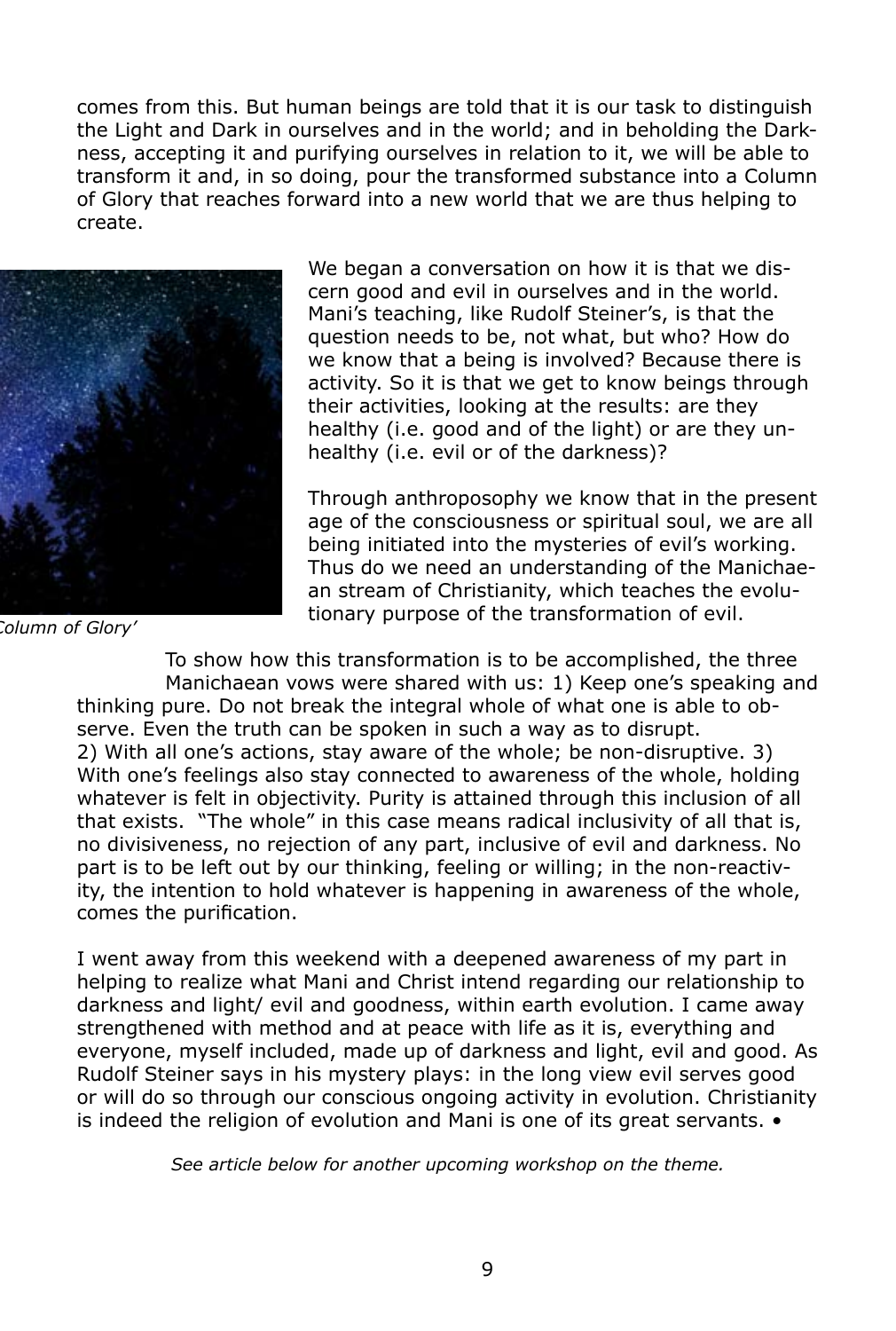#### **WALKING WITH YOUR TIME Transparency as a Manichean Way of Resistance**

Workshop by Christine Gruwez April 19–21, 2013 • Chestnut Ridge, NY

To shine through is not to overcome darkness and to wipe it out. It is not a matter of victory. To shine through means allowing oneself to be "broken" by the forces of opposition, just as bread has to be broken in order to be distributed. The challenge of our times is exactly this: to welcome the forces of opposition as a step towards transparency; and in the process of becoming transparent, to start to feel the contours of our times with a deep gentleness of heart.

Christine Gruwez has followed the history of Mani and his communities throughout the Far and Near East, from the Balkans to North Africa, Iran, Uzbekistan and Tajikistan, along the Silk Road to Japan. Her book, *Walking with Your Time: A Manichaean Journey*, addresses how to become a contemporary human being and the question of good and evil in our time.

For more information on this workshop, contact Lory Widmer, Threefold Educational Center, 845.352.5020 x18, events@threefold.org / www.threefold.org •

# **COLLABORATIVE POETRY**

Here are short poems that were written by members of the Washington-Baltimore community, on 9.16.2012, the 90th anniversary of our movement. They were written in tandem - two people, working together. The limits were to write seven line poems with 1,2,3,4,3,2,1 words in each successive line, alternating lines with your partner. So if the first person wrote the first line (one word), the partner wrote the next (two words). The second limit was to avoid using any names and search for descriptive words and qualities.



Angels, Richard Kroft

You are woven in every breath the earth sings forth your heart lifts angel wings heavenward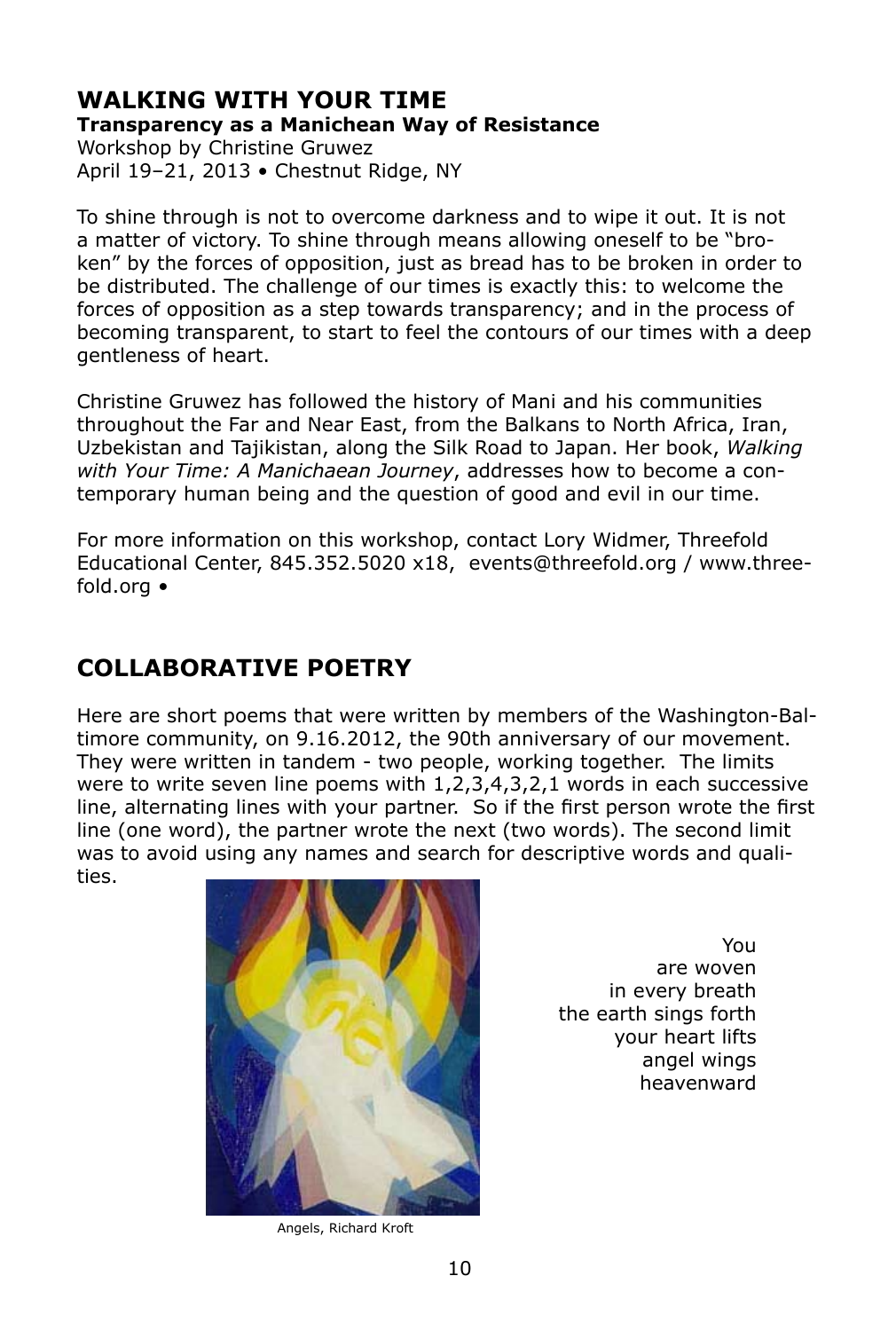

I live fully in the light of each dear soul one and many voices sounding ring

Inset, The Risen One, Gruenewald

Touch with blessing all the ways warmth flows around us as we raise our hearts high

#### **RUDOLF FRIELING**

in *The Hope of the World Aphorisms and Contemplations*

"Humanity before Christ was oriented towards the creation of the world, was ensouled by its fading tones. This ancient heritage is becoming used up. It is time for the realization that something completely new started with Christ and the deed of Golgotha. This represents more than just the establishment of a new religion; this is an event which can be set in importance alongside the creation of the world itself, as the second chapter, we might say, of the development of mankind towards becoming true human beings. In new ways, the divine can flow to a mankind grown independent; can flow from the great "I" of Christ to the little "I" of human beings, if they voluntarily make themselves accessible to this stream. When the penetration of Christ begins to reach deeper layers of the soul, the scorched earth of human feeling can be newly tilled and planted." •

*This book is available at Steinerbooks.com*